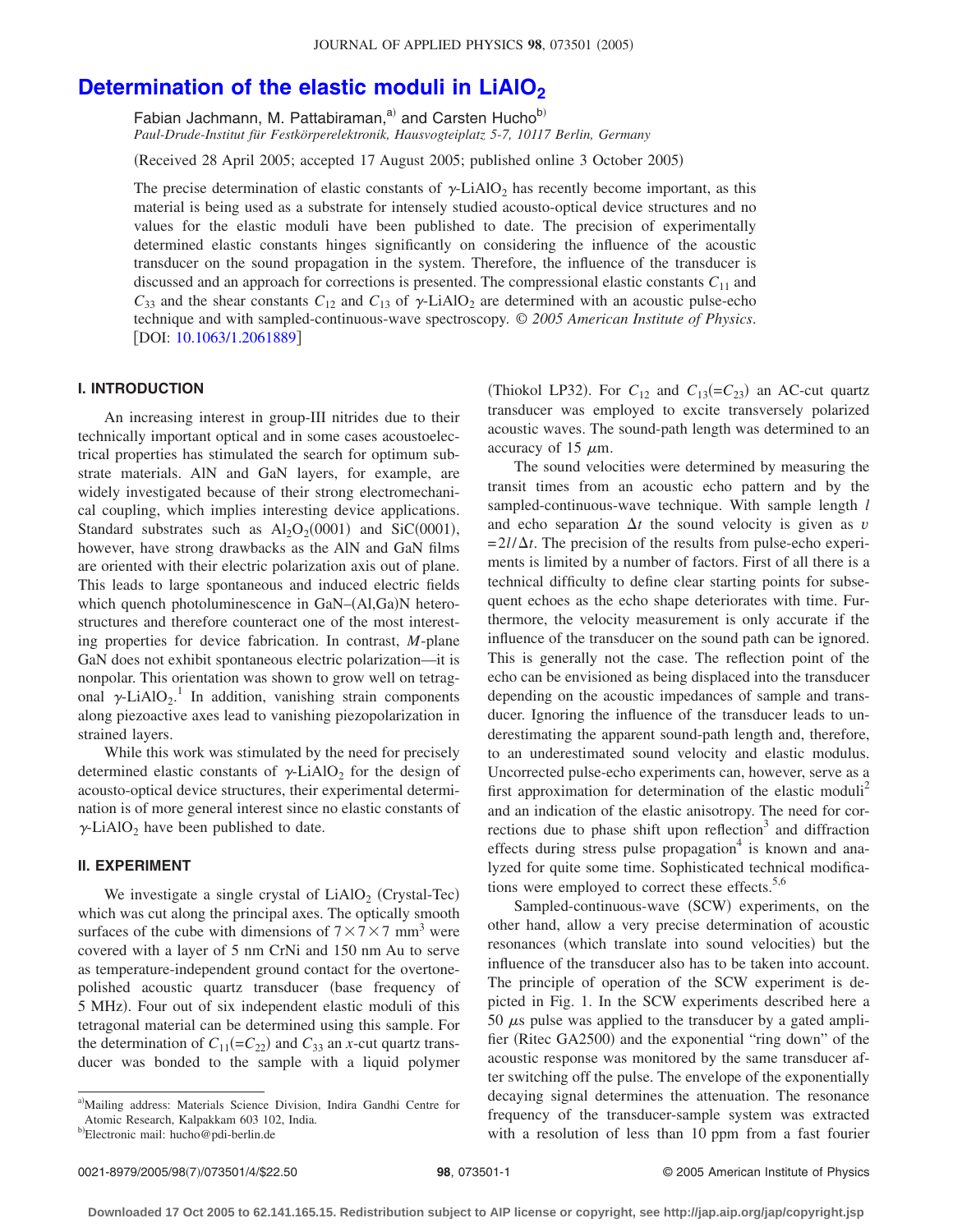

FIG. 1. Principle of operation of the sampled-continuous-wave setup. A high-power rf electromagnetic pulse from the amplifier excites a strain pulse in the transducer. The pulse length is chosen to be much longer than the travel time of a short acoustic pulse. After switching off the pulse, the acoustic ring down of the sample is detected by the same transducer, amplified, digitized, and finally analyzed. A fourier transform of the signal gives the frequency spectrum of the acoustic response. Here, the resonance frequency, attenuation, and amplitude can be extracted. The resonance frequency is fed back to the frequency source in order to warrant optimal matching of excitation and resonance frequencies.

transform (FFT) of the signal. The absolute value of the phase velocity is determined by recording the frequencydependent amplitude of the exponentially decaying acoustic response—as shown in Fig. 2 for the compressional mode propagating along the crystallographic *c* axis. Clear amplitude maxima mark the acoustic resonances of the transducersample system. The amplitude increases for frequencies close to the resonance of the transducer and amplitude oscillations due to the interference with transducer modes become visible. Far away from the transducer resonance the sensitivity is greatly reduced and the determination of peak position becomes less accurate. The appearance of an additional peak structure is possibly attributable to a nonvanishing acoustoelectric coupling in some crystal axes as determined in Ref. 2.

If the influence of the transducer is ignored, a separation of resonances by  $\Delta f$  of a sample with length  $l_s$  is related to the sound velocity by the simple expression



FIG. 2. Frequency-dependent amplitude of the acoustic response of  $LiAlO<sub>2</sub>$ for longitudinal sound propagating along the crystallographic  $c$  axis  $(C_{33})$ .

$$
v_s = 2l_s \Delta f. \tag{1}
$$

With the mass density  $\rho$  the elastic moduli are given by

$$
C = \rho v_s^2. \tag{2}
$$

Tetragonal  $\gamma$ -LiAlO<sub>2</sub> has six independent elastic moduli, four of which (two compressional modes:  $C_{11} = C_{22}$  and  $C_{33}$ and two shear modes:  $C_{12}$  and  $C_{13}$ ) are accessible using the crystal described above. The orientation of the crystal was checked and labeled using Raman scattering. The *c* axis of  $\gamma$ -LiAlO<sub>2</sub> is identified as the direction in which the Raman spectra with polarization along the two perpendicular crystal axes are indistinguishable.<sup>2</sup>

#### **III. RESONANCE IN COMPOUND SYSTEMS**

In all the experiments performed during this work ultrasound is applied and detected by a quartz transducer which is bonded to the sample surface. Therefore resonance measurements which correspond to measurements of the phase velocity always reflect the acoustic properties of two coupled subsystems having different sound velocities and attenuation constants. A correction of this impedance matching effect corresponds to a correction of the apparent sample length since the acoustic wave leaks into the transducer if the acoustic impedances are not perfectly *mismatched*. This is, of course, never the case. Even if no transducer is employed, the acoustic radiation into the surrounding gas and the corresponding mass loading influences the resonances of the system albeit ever so slightly.<sup>7</sup>) Hence, the resonances reflect the properties of the coupled (transducer-sample) system comprising the sample with mass density  $\rho_s$  and the transducer with thickness  $l_T$  and mass density  $\rho_T$ . Detailed calculations by Bolef and Menes $8$  and Miller and Bolef $9$  lead to expressions which after some assumptions can be simplified to a modified sample length,

$$
v = 2l_S(1+\delta)\Delta f \tag{3}
$$

with

$$
\delta = \frac{l_T \rho_T}{l_S \rho_S}.\tag{4}
$$

This correction term was calculated assuming a large ratio of sample length to transducer thickness, while taking the attenuation in both, the sample and transducer, as negligibly small. In our measurements the damping of the sample is high compared to quartz and the length is sometimes of the same order as the transducer length. For this reason a more accurate calculation is needed. We employ a numerical solution that is not constrained by those assumptions to determine the sound velocity. In Ref. 9 it is shown that a summation of the propagating waves leads to the complex amplitude,

$$
\widetilde{A} = \exp(i\omega t) \frac{\exp(\Phi_1 2l_1)[\exp(\Phi_2 2l_2) + r]}{[\exp(\Phi_1 2l_1) - r][\exp(\Phi_2 2l_2) + r] - T^2}.
$$
 (5)

 $\Phi_i = \alpha_i + i k_i$  describes the propagation of the wave in the medium with  $\alpha_i$  being the attenuation constant and  $k_i = 2\pi f/v_i$ the wave vector, where  $f$  is the frequency and  $v_i$  is the phase

**Downloaded 17 Oct 2005 to 62.141.165.15. Redistribution subject to AIP license or copyright, see http://jap.aip.org/jap/copyright.jsp**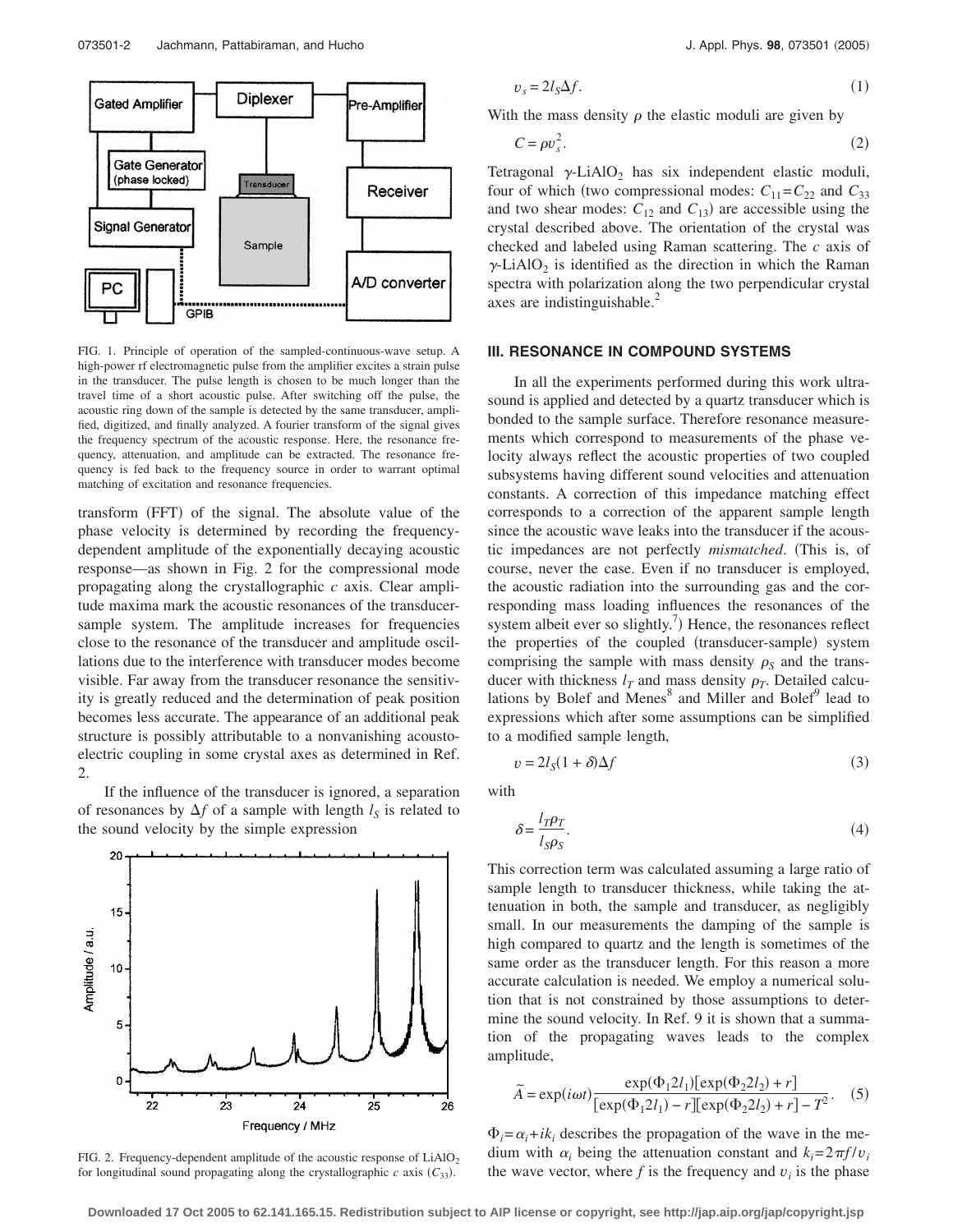velocity. The acoustic impedance of a medium is given by  $Z_i = \rho_i v_i$ . In our case we identify the sample with  $i = 1$  and the transducer with  $i = 2$ . Reflection and transmission coefficients are given as

$$
r_{1 \to 2} = (Z_1 - Z_2)/(Z_1 + Z_2),\tag{6}
$$

$$
T_{1\to 2} = 2Z_1/(Z_1 + Z_2). \tag{7}
$$

Here,  $r=r_{1\rightarrow 2}=-r_{2\rightarrow 1}$  and  $T^2=T_{1\rightarrow 2}T_{2\rightarrow 1}$ . The physically relevant real part  $A$  of the complex amplitude  $(5)$  can be separated into two terms:

$$
A = A_I \cos \omega t + A_{II} \sin \omega t. \tag{8}
$$

 $A_I$  is in phase with the driving oscillator and  $A_{II}$  is 90° phase shifted. Since we are interested in the resonance frequencies only (which correspond to a maximum in  $A^2 = A_I^2 + A_{II}^2$ ) we can neglect  $A_{II}$  as it becomes zero for resonant conditions. The rather bulky expression for  $A<sub>I</sub>$  is given in Ref. 9. At this point Miller and Bolef assume vanishing attenuation in the transducer and sample as well as a small transducer length compared to the length of the sample. They arrive at the widely used equation (3).

In contrast, the only approximation employed here is to neglect the attenuation of the transducer  $(\alpha_2=0)$ . In order to find the resonance frequencies, the first derivative of  $A_I$  with respect to  $v_1$  is calculated and set to zero. Since the denominator of the resulting expression remains finite for all values of  $v_s$ , it is sufficient to find the values of  $v_s$  for which the nominator vanishes. Some algebra leads to the condition for resonance,

$$
0 = \sinh(\alpha_1 2l_1)[k_1l_1(Z_1^2 + Z_2^2) + k_1l_1(Z_1^2 - Z_2^2)\cos(2l_2k_2)
$$
  
+ Z<sub>1</sub>Z<sub>2</sub> sin(2l<sub>2</sub>k<sub>2</sub>)] · [2(Z<sub>1</sub><sup>2</sup> - Z<sub>2</sub><sup>2</sup>)sin(2l<sub>1</sub>k<sub>1</sub>)  
+ (Z<sub>1</sub> - Z<sub>2</sub>)<sup>2</sup> sin(2l<sub>1</sub>k<sub>1</sub> - 2l<sub>2</sub>k<sub>2</sub>)  
+ (Z<sub>1</sub> + Z<sub>2</sub>)<sup>2</sup> sin(2l<sub>1</sub>k<sub>1</sub> + 2l<sub>2</sub>k<sub>2</sub>)]. (9)

For clarity we symbolize this expression by  $sinh(A)[B]\cdot [C]$ The attenuation of the sample is now only present in the prefactor  $sinh(A)$ . Since the resonance condition has to hold for all values of  $\alpha_1 > 0$  [corresponding to sinh(A) > 0] the position of the amplitude maxima of the whole system is sufficiently defined by the  $\alpha$ -independent part of Eq. (9) becoming zero, i.e.,  $[B] \cdot [C] \equiv 0$ . Therefore we can conclude that in  $A_I$  *both* attenuation constants can be set to zero. Maxima of  $A_I$  are found, where the denominator of  $A_I$  in Ref. 9 vanishes. Simplification leads to the condition for resonance,

$$
0 = z_1 \cos(k_2 l_2) \sin(k_1 l_1) + z_2 \cos(k_1 l_1) \sin(k_2 l_2).
$$
 (10)

In order to determine the sound velocity in our sample we therefore evaluate those  $k$ - (and thereby velocity-) dependent frequency spectra numerically. As the result is a set of solutions, we approach the correct result by introducing the velocity measured from pulse-echo experiments as input and calculate the resulting frequency-dependent amplitudes (the frequency spectrum) for a range of velocities around this first approximation. These spectra are compared to the experimental data and optimized for maximum overlap by adjust-

TABLE I. The elastic moduli of  $\gamma$ -LiAlO<sub>2</sub> as determined by pulse-echo (labeled "pulse") and SCW experiments. SCW<sub> $\delta$ </sub> denotes results with the "conventional" correction of Eq. (3), SCW<sub>num</sub> are the results as obtained with the refined numerical correction described above. The errors  $\Delta C$  reflect a summation of errors in determining the sample length, mass density, and pulse separation or resonance frequency. The systematic error of underestimating the "true" sound-path length is visible in the trend from the uncorrected pulse results over conventionally corrected SCW experiments to the improved correction of SCW<sub>num</sub>.

|                | $C_{11}$<br>Method $(10^{11} \text{ N/m}^2)$ $(10^{11} \text{ N/m}^2)$ $(10^{11} \text{ N/m}^2)$ $(10^{11} \text{ N/m}^2)$ | $C_{33}$ | $C_{12}$ | $C_{12}$ | $\Delta C$ |
|----------------|----------------------------------------------------------------------------------------------------------------------------|----------|----------|----------|------------|
| Pulse          | 148.49                                                                                                                     | 178.42   | 68.08    | 68.73    | 2.5%       |
| $SCW_{\delta}$ | 152.19                                                                                                                     | 184.69   | 72.13    | 71.72    | 2%         |
| $SCW_{num}$    | 161.84                                                                                                                     | 194.74   | 74.10    | 73.87    | 2%         |

ing the velocity  $v_1$ . The calculated spectrum with minimum deviation from the experimental results yields the final result for the phase velocity in the sample. In the following paragraph we compare the results of pulse-echo experiments, the SCW experiments evaluated by Eq. (3) and SCW experiments with the refined correction described above.

#### **IV. RESULTS AND DISCUSSION**

The results of the sound velocity measurements are compiled in Table I. Velocities are converted to elastic moduli using Eq. (2) and a mass density of  $2.63 \times 10^3$  kg/m<sup>3</sup>. The influence of the transducer on the apparent velocity is clearly visible, with the uncertainty in pulse-echo measurements being largest due to difficulties in determining the pulse positions exactly (about 2% for the echo separation  $\Delta t$ ). All data presented in Table I are higher than the uncorrected data from a combination of pulse-echo and SCW experiments reported earlier. $<sup>2</sup>$  The largest error in the SCW results is due to</sup> the general uncertainty in selecting the correct  $v<sub>S</sub>$  out of the set of possible solutions for resonance. If the solutions are too close (i.e., the sample is very large compared to the acoustic wavelength), starting from the velocity as determined by pulse-echo technique may lead to a local minimum in the solution, which can be several wavelengths off the "true" result. We have therefore determined the sound velocity for a wide range of frequencies, with the lowest frequencies allowing for the determination of the "correct" minimum and the highest frequencies then yielding the highest resolution with this input.

The errors  $\Delta C$  given in the table are the statistical errors due to a limited resolution in the determination of the soundpath length and the mass density, and not the systematic error due to neglecting the influence of the transducer. The systematic error is largest for the uncorrected pulse-echo measurements and smallest for the SCW<sub>num</sub> evaluation. The error in the determination of the path lengths can be estimated to be about 15  $\mu$ m, corresponding to 1.1% of the total sound path. The overall resolution of the numerical fit to the experimental results is determined by measuring the nominally identical  $C_{13}$  and  $C_{23}$  and by evaluating the scattering of the data. This error is of the order of 1%.